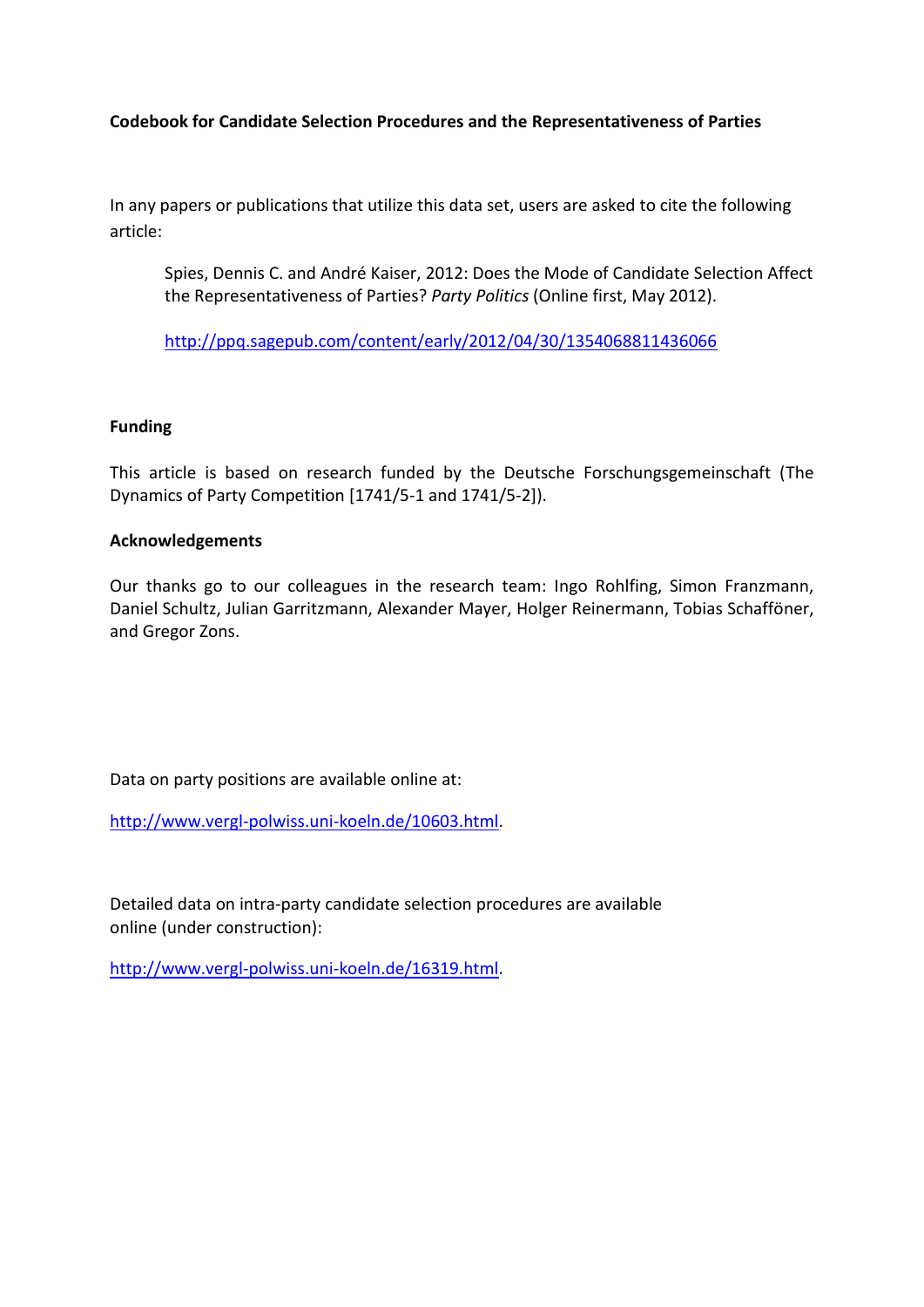| <b>ID Variables</b>    |                                              |                                                  |
|------------------------|----------------------------------------------|--------------------------------------------------|
|                        |                                              |                                                  |
| Variable               | Description                                  | Source                                           |
| year                   | Year of election                             | Own calculations                                 |
| country                | Country                                      | Own calculations                                 |
| id election            | ID of election                               | Own calculations                                 |
| edatestr               | Date of election                             | Budge et al. (2001), Klingemann et<br>al. (2006) |
| party                  | Name of party                                | Budge et al. (2001), Klingemann et<br>al. (2006) |
| partyid                | ID of party                                  | Budge et al. (2001), Klingemann et<br>al. (2006) |
|                        |                                              |                                                  |
| <b>Party Variables</b> |                                              |                                                  |
|                        |                                              |                                                  |
| Variable               | Description                                  | Source                                           |
| <b>Irparty</b>         | Left-right position of party                 | Kaiser and Franzmann (2006)                      |
| Irparty change         | Change in left-right                         | Own calculations, based on Kaiser                |
|                        | position of party since the<br>last election | and Franzmann (2006)                             |
| inclusion              | Inclusion refers to the                      | Own calculations, based on Katz                  |
|                        | inclusiveness of candidate                   | and Mair (1992) and Janda (1980)                 |
|                        | selection                                    |                                                  |
|                        | procedures                                   |                                                  |
|                        | $1 =$ members                                |                                                  |
|                        | $2 =$ delegates,                             |                                                  |
|                        | $3 =$ committees.                            |                                                  |
| centralization         | Centralization refers to                     | Own calculations, based on Katz                  |
|                        | the territorial                              | and Mair (1992) and Janda (1980)                 |
|                        | centralization of candidate                  |                                                  |
|                        | selection                                    |                                                  |
|                        | procedures                                   |                                                  |
|                        | $1 = local/district$                         |                                                  |
|                        | $2 =$ regional                               |                                                  |
|                        | $3 =$ national                               |                                                  |
|                        |                                              |                                                  |
| <b>Voter Variables</b> |                                              |                                                  |
|                        |                                              |                                                  |
| Variable               | Description                                  | Source                                           |
| Irvoter                | Left-right position of mean                  | FR (2002): CSES II; UK (2005): CSES              |
|                        | party voter                                  | II; NL (1971+1972): European Voter               |
|                        |                                              | Project; NOR and SWE European                    |
|                        |                                              | Voter Project; CHE: Swiss Election               |
|                        |                                              | Studies; all other: Eurobarometer                |
|                        |                                              | trendfile                                        |
|                        |                                              |                                                  |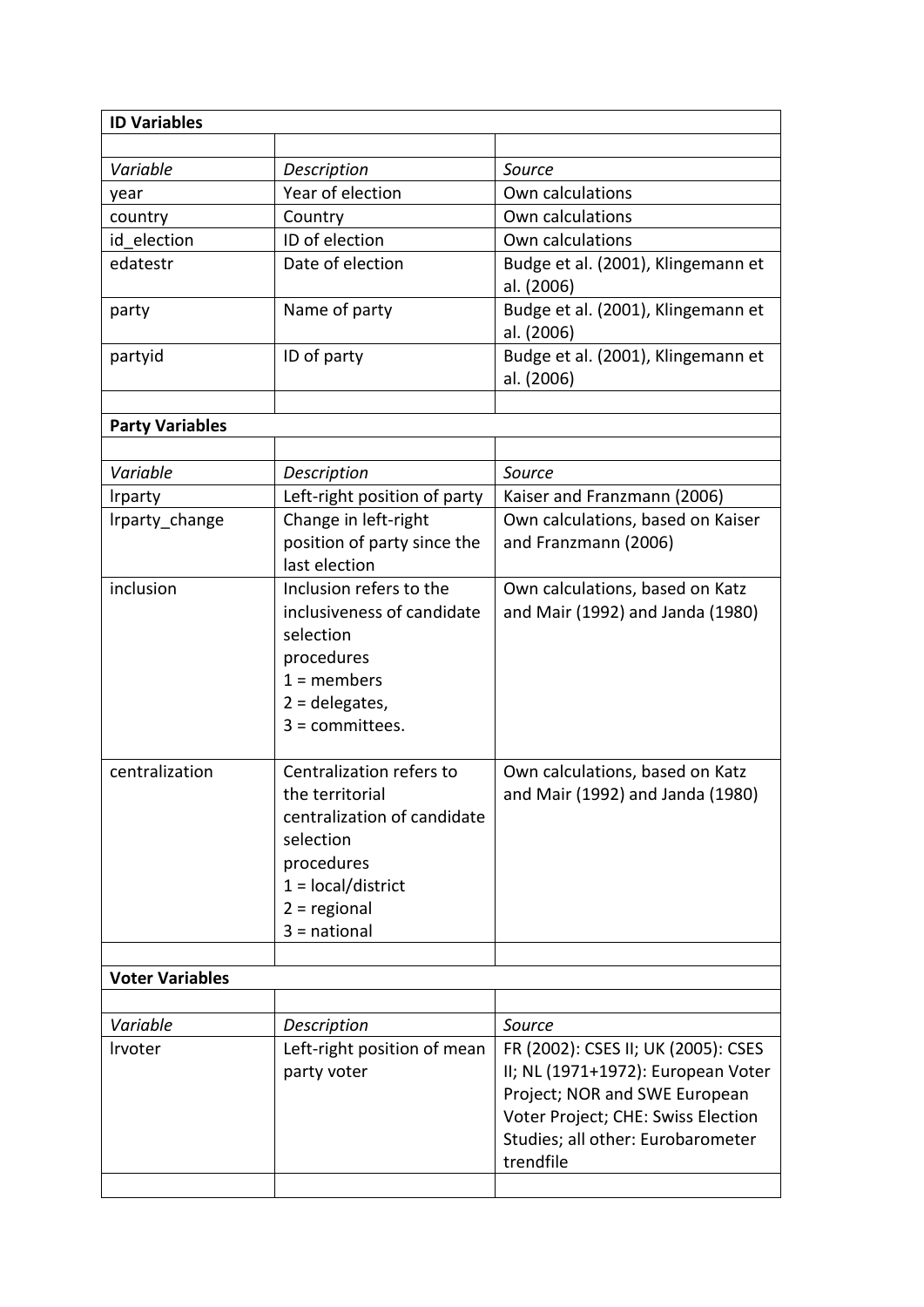| devvoter                                      | Standard deviation of the<br>left-right position of party<br>voters                                                                                                                                                                                                                                                                                | see Irvoter      |
|-----------------------------------------------|----------------------------------------------------------------------------------------------------------------------------------------------------------------------------------------------------------------------------------------------------------------------------------------------------------------------------------------------------|------------------|
| Irvoter_change                                | Change in left-right<br>position of party voters<br>since the last election                                                                                                                                                                                                                                                                        | see Irvoter      |
| <b>Cross-sectional representation indices</b> |                                                                                                                                                                                                                                                                                                                                                    |                  |
|                                               |                                                                                                                                                                                                                                                                                                                                                    |                  |
| Variable                                      | Description                                                                                                                                                                                                                                                                                                                                        | Source           |
| cross sectional 1                             | Distance between mean<br>voter position and party<br>position                                                                                                                                                                                                                                                                                      | Own calculations |
|                                               | Cross-sectional 1 =abs.<br>(Irvoter – Irparty)                                                                                                                                                                                                                                                                                                     |                  |
| cross_sectional_2                             | Distance between each<br>single party voter and his<br>party                                                                                                                                                                                                                                                                                       | Own calculations |
| cross sectional 3                             | Distance between each<br>single party voter and his<br>party (based on Golder<br>and Stramski 2010).<br>cross sectional 3 does<br>account for the<br>congruence between<br>voters and parties in<br>terms of their distance<br>relative to the dispersion<br>of voter preferences<br>cross_sectional_3 = $1 -$<br>[devvoter/<br>cross sectional 2] | Own calculations |